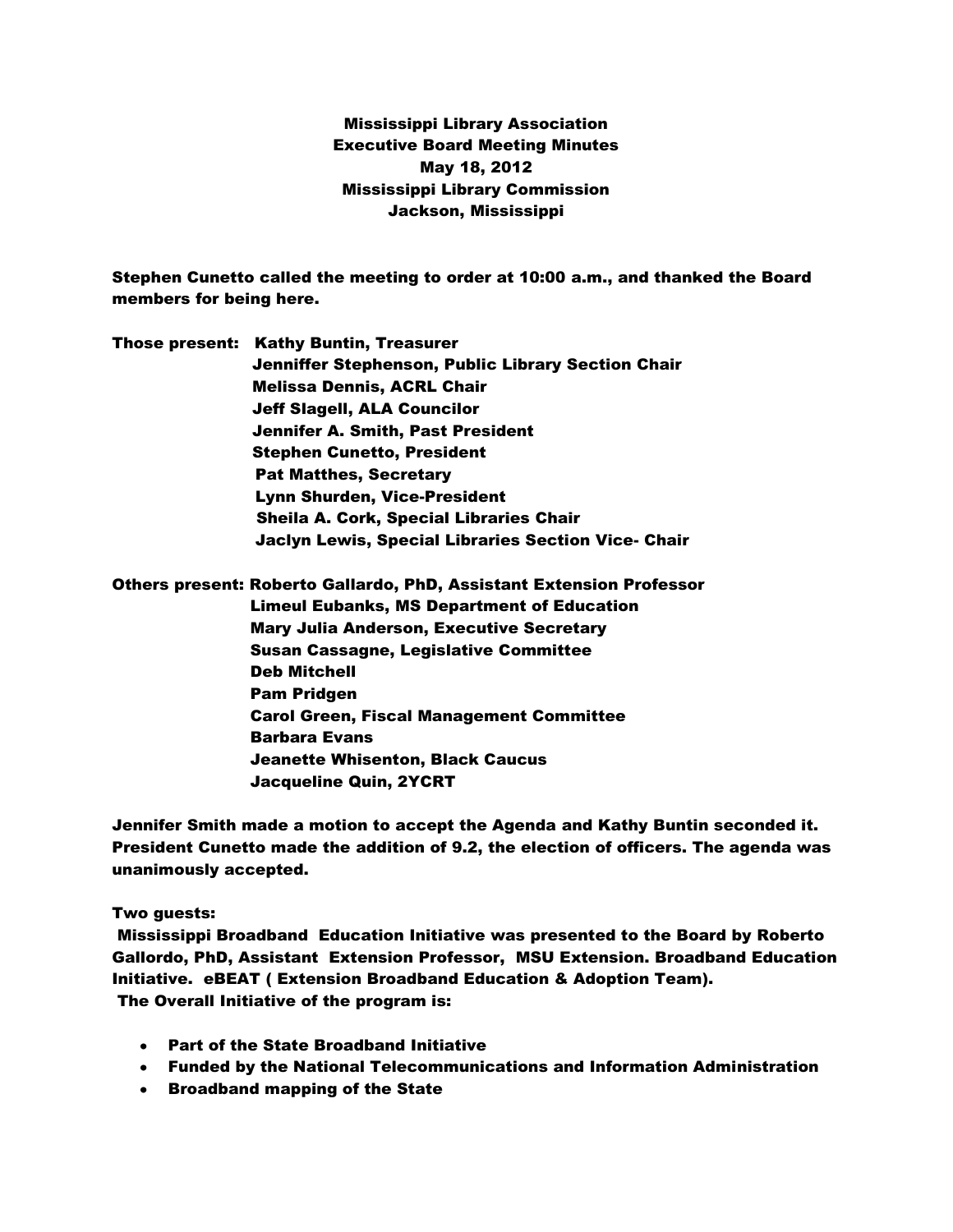- Comprehensive statewide broadband plan
- Regional planning teams
- Education and technical assistance

## Key Audiences:

- Underserved communities and households
- Local governments
- Small and home-based businesses
- Entrepreneurs and the self-employed

Important Benefits:

- $\bullet$ Adds a critical asset needed to spur economic growth.
- Expands markets for products and services offered by farmers, businesses, and entrepreneurs across the state.
- Provides new opportunities by local government to access and deliver vital information and resources.
- Generates cost savings and efficiency that gives an edge to Mississippi's public and private sectors.

Web site: [http://broadband.ms.gove](http://broadband.ms.gove/)

<http://srdc.msstate.edu/ebeat/>

A Library Media Guide update was given to the MLA Board by Limeul Eubanks, MS Department of Education.

The minutes were approved with a correction being made that Kathy Buntin presented a financial report rather than a budget. The motion to approve was made by Jeff Slagell and seconded by Jennifer Smith.

Treasurers Report: Kathy Buntin presented the Financial Report since January. The December phone bill was paid in January. Balance sheets are waiting on an approved budget for the Bookkeeper. Lynn Shurden made a motion to accept the report and Jennifer seconded it. All Board members approved accepting the report.

Kathy presented a Proposal for a Travel Policy to provide guidelines for travel. Members should look at this report and provide comments to Kathy. Kathy asked the Board Members to please review this proposal for consideration of approval at the next meeting.

President Cunetto reported:

National Library Week. Posters were created and made available. Publicity was sent to Hattiesburg, North Mississippi Daily Journal (Tupelo), Desota Times, and the Clarion Ledger. There were some concerns that material was not distributed. Many people liked this new approach. Alice is sending a survey to survey what people would suggest for next year. The MLC Grant-could not be used for publicity.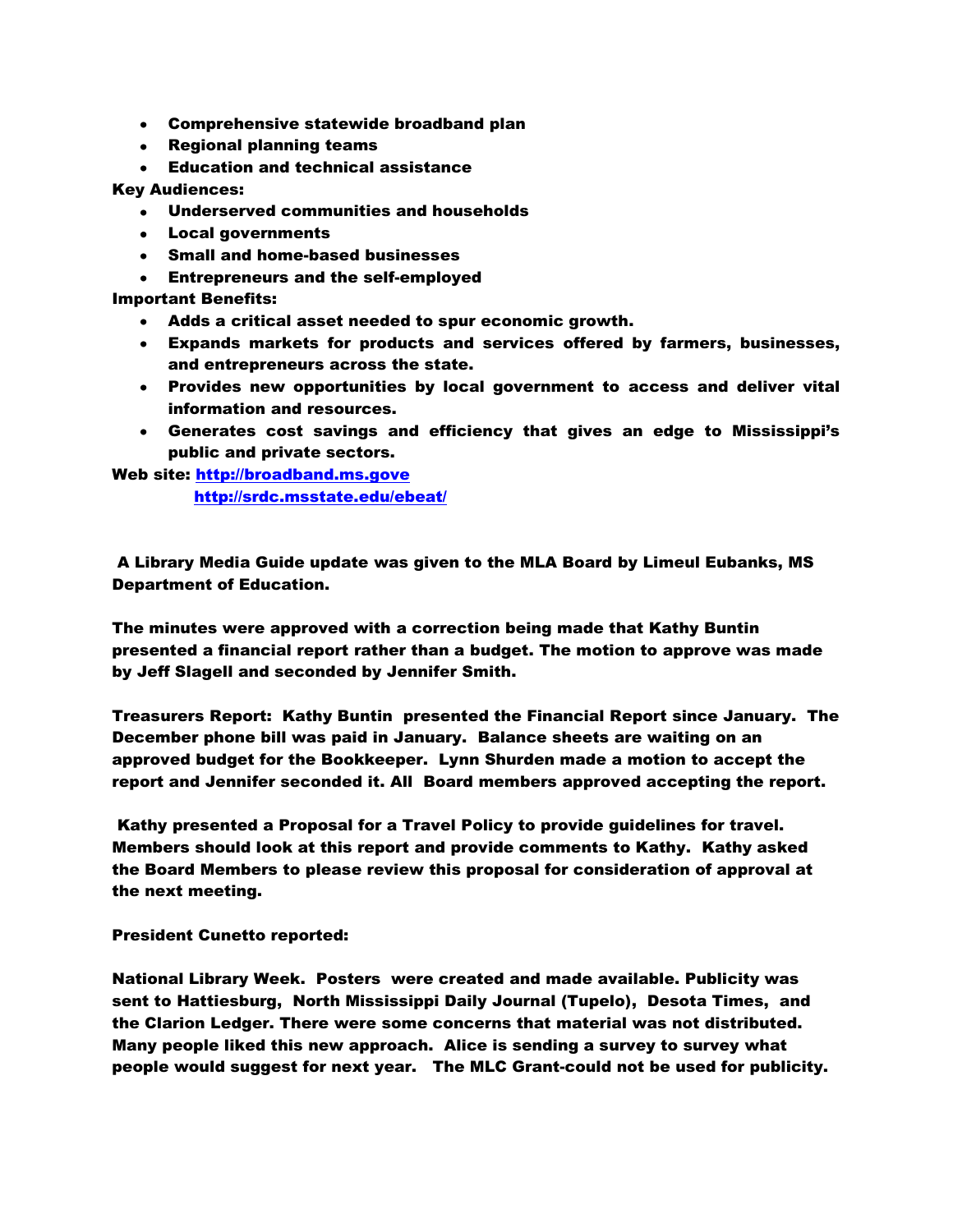The funding for adds came out of the MLA Budget. The grant has been submitted to MLC.

- Long Range Planning/Goals/Objectives –Catherine Nathan and Jeff Slagell have accepted the charge for working on the Long Range Planning for MLA. There are many ideas and suggestions to think about. Plans are to discuss future goals at a meeting in Jackson and maybe at Conference to get input from the members. Membership is a concern, Mary Julia's future retirement, balancing the budget, etc. At the August 10 MLA Board Meeting, there are plans to have a discussion session led by Jeff Slagell following the meeting.
- There is now a Drop Box account for storing documents. The object is a central location for the files. It is open to Committee Chairs.

## Vice-President Shurden:

Programs are set. Proposals must be in on time. Everyone must be careful with funding as MLA will go into next year without going into the red. Everyone should use state speakers when possible. Chairs of Committees need to talk to past chairs. The Future is Now is the theme for the Conference.

Jennifer Smith has been working on fiscal management. Mary Julia- Reported that everything is as usual for the MLA Office

Jeff Slagell, ALA Councilor: Maureen Sullivan has been elected President of ALA Anaheim, CA is the site of the Annual Conference this year.

ACRL Chair Melissa Dennis announced the ACRL Spring Meeting will host a program on May 24 focusing on Institutional Repositories. Alex Watson asked Meliassa to present the new Mississippi Libraries. Board Members were pleased with the Mississippi Libraries issue.

Jenniffer Stephenson reported on work force recovery and what public libraries are doing for people out of work. Some ideas presented were speakers such as Gary Golden, futurist; IMLS representatives; Dept. of Labor reps from MS; partnering with other agencies; working with the Winn Job Center; improving education and providing assistance with how to apply for jobs online.

Association for Rural and Small libraries. SRSL information. There is a preconference in Raliegh, NC Sept. 26. Presenters should gear workshops and presentations to rural and small libraries. State Contact is through this organization.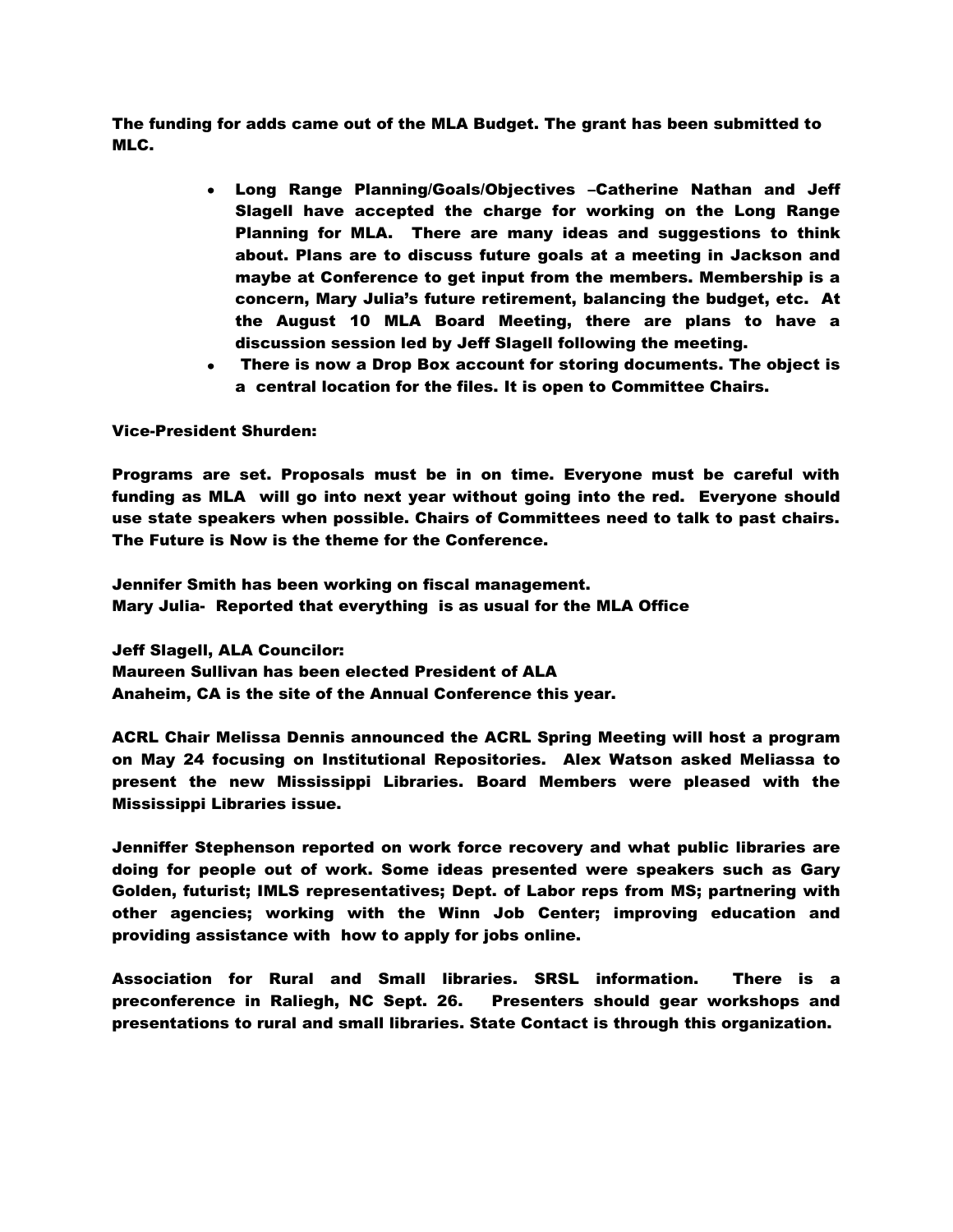Special Libraries Chair, Sheila Cork reported they are working on topics for the Conference.

A suggestion was made to send an email out to see if directors know of a trustee who would like to serve on the Board, if Harriet does not have someone in line. Mary Julia may have a contact.

Carol Green, Chair of the Fiscal Management Committee presented the committee report.

- 1. Raise conference registration fees for 2012 conference-approved at February 3 meeting
- 2. Raise membership dues by \$10.00 over the next 2 years (2013-\$5.00 and 2014 - \$5.00) or raise membership dues by \$10.00 for 2013.
- 3. Add a new line to the budget for ticketed events
- 4. Approve raises for MLA staff

Discussion and motions followed:

Increase revenue-decrease expenses. Suggestions: Sheila to get in touch with SELA for a joint Conference. They have recently partnered with Virginia and with Georgia. She asked about meals. Mary Julia reported that we usually lose money on Conference meals.

Lynn asked about raising dues (this would not go into effect until 2013). Melissa asked about memberships and recommends that libraries pay for memberships as an awareness campaign. We need clarification on whether libraries can pay for staff participation in organizations. Institutional memberships do not have voting rights. Discussion on institutional memberships followed. Kathy said we need a breakdown of members in types of libraries and we should appeal to our peers to join MLA.

Mary Julia said that traditionally MLA has more vendors. We have the lowest rates for Exhibit fees. Also, this information needs to be on the web site. The Board members discussed ML and ideas for cost savings. Convention income reports show we need more exhibitors. We received \$4,000.00 last year and over \$10,000.00 this year- budgeted \$7,500.00.

Sections- took out \$750.00 for conference expenses that is covered on the Grant. A Paypal discussion followed. This could be taken out. Susan asked if we have discussed passing on any charges to the users of credit cards. This has been discussed. A flat convenience fee could be considered. The telephone line was investigated, but did not save anything. Travel is important. Convention expenses depend on sponsorships and exhibits. Several suggestions were made for things we could do in long range planning.

We have already voted to raise conference fees.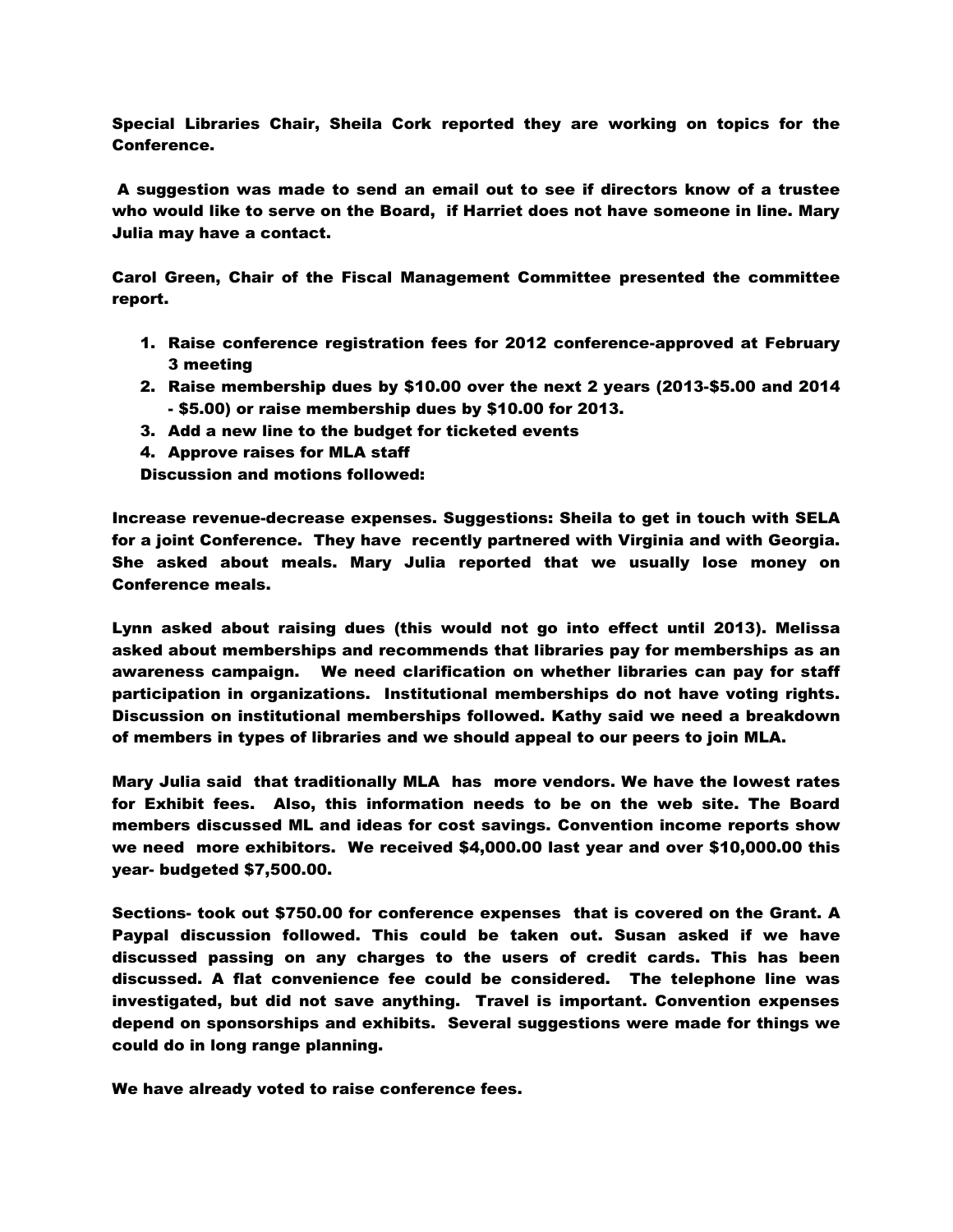Kathy suggested we raise the annual dues by \$10.00 across the board. The proposal to raise annual dues by \$10.00 starting February 2013 was made into a motion by Kathy and seconded by Jennifer. All approved.

Deb Mitchell said we need to look at bylaws to see if the membership has to vote on the dues. The bylaws were consulted and it was determined that: Dues – annual dues may be set or changed at any annual meeting by 2/3 of vote of members present. According to the Bylaws, we need to vote at Conference. Kathy recommended that we put annual dues on the Agenda.

Adding a new line to track a ticketed event was recommended.

Saleries were approved as \$582.40 for Mary Julia and \$157.50 for the Bookkeeper. Jeff made the motion and Jenniffer seconded the motion. Jennifer moved that we amend our motion and Jeff seconded it that the raises begin as of June 1. All approved. A suggestion was made by Kathy to add a line that is a part of taxes so that it is separated out rather than employer and employee being reported all together. Move money to reflect that we as employers kick in a portion of the taxes. This part should be moved into a separate line and reduce salary by that amount.

A motion to accept the budget was made and Jennifer seconded it. There were nine (9) yes and one (1) no vote. The budget was accepted by the majority of Board Members.

Awards: Barbara Evans Library Champion Award Barbara presented a proposal from the Awards Committee. Recipients this past year were Cecil Brown and Billy MCoy who each received a plaque and a meal. Jeff made a motion to accept this proposal and Lynn seconded the motion. All Board Members approved this proposal. July 1 is the deadline for this reward.

Awards decisions on the Authors Awards will be made by the end of May 2012.

A proposal was presented for a revised MLA Annual Report with revisions that cover information regarding Committee members. Change all reports to include this information. This proposal was tabled for review and discussion at the August Meeting.

Susan Cassagne's report from the Legislative committee: This year the 8 people who went on the Washington ALA Legislative trip visited with all the delegates. They provided a photo opportunity to the delegates with Read posters. LSTA and school libraries were big issues this year.

Committee Members described a program that another state did that promotes literacy. MLA/MLC could work together as Gloria has some local photographs and the Legislative Committee has the national photos. MLC has distributed the ones they have taken. If the LegislativeCommittee would continue to work on this project, libraries could explore acquiring digital images for all types of libraries.